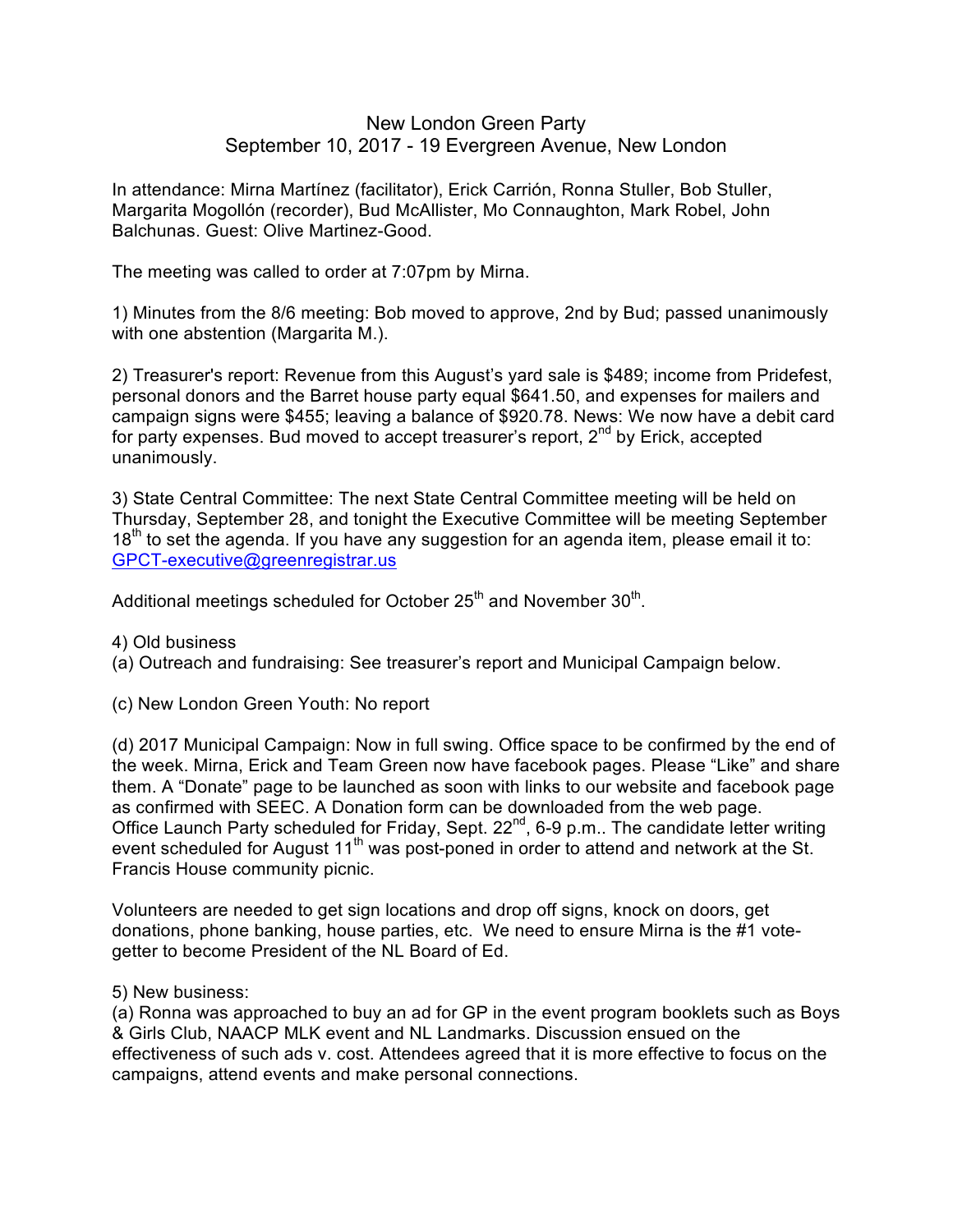## 6) Updates

(a) State of the City: On Election Day there will be 2 referendum questions to vote on regarding the budget. We need to get very educated on the content and impact of these issues. There was also a short discussion on the present separation of the Education Budget and the City Budget. A vote passed several years ago to merge these budgets to reduce problems/costs with red tape and redundancy. Unresolved problems with feasibility and lack of agreement between Board of Ed. and City Council have kept this merger from being implemented.

(b) Education and the Board: Regarding the Education Budget, Mirna reported that even with \$1M added back to this budget, this year's budget will be below previous years amounts due to responsibilities passed back to the Board of Education that the City DPW previously was assigned responsibility. There is continued hope that NL will be allotted more education funding from the State.

The new Interim Superintendent, Dr. Steven Tracey is presently contracted for 3 months. Mirna stated he seems to be looking into current needs and not just maintaining the status quo in this interim. Upon discussion of his salary, Mirna noted that it is more than the previous Interim Superintendent's salary but is actually comparable to salaries in the area.

(c) Riverside Park/NENL: Release of funding for construction of the stairway connecting Winthrop STEM Magnet School with the park, advocated by Riverside Park Conservancy and the Parks & Recreation Commission, continues to be stalled. The issue is to be discussed at tomorrow's meeting of the Education, Parks and Recreation Committee of the City Council. The committee is chaired by John Satti. They are asked to take the land back to the City to allow for funding. In 2015, this land was transferred to Winthrop School Building Project, but the "stair building" phase of the project never materialized. A \$700K grant was allocated for the project and much of that was spent on planning studies and reports. We want the remaining funds to be released to fund the building of the stairway.

Animal sculptures are now up at the north side art installation at Williams St., making this area a friendlier walk.

The annual Down By the Riverside Festival is Saturday, September  $16<sup>th</sup>$  from 10:30 a.m. - 4 p.m. and will have music, food, artists, a magician, insects from the Denison Pequot Nature Center and balloon sculpture-making.

## (d) Environmental Actions and Social Advocacy:

Regarding recycling, Mo phoned Cristina Kripala (sp?) about a month ago, leaving a couple of messages but got no response. She talked to Carabetta Property Management – all recycling containers in their fenced dumpster areas are about 1/3 the size of the trash containers. They discussed meeting with the supplier of the containers.

The recycling proposal of individually-purchased recycling bags by property owners was discussed by City Council. Council discussion did not include the advantages and disadvantages of this program. The efficacy for rental properties is a concern.